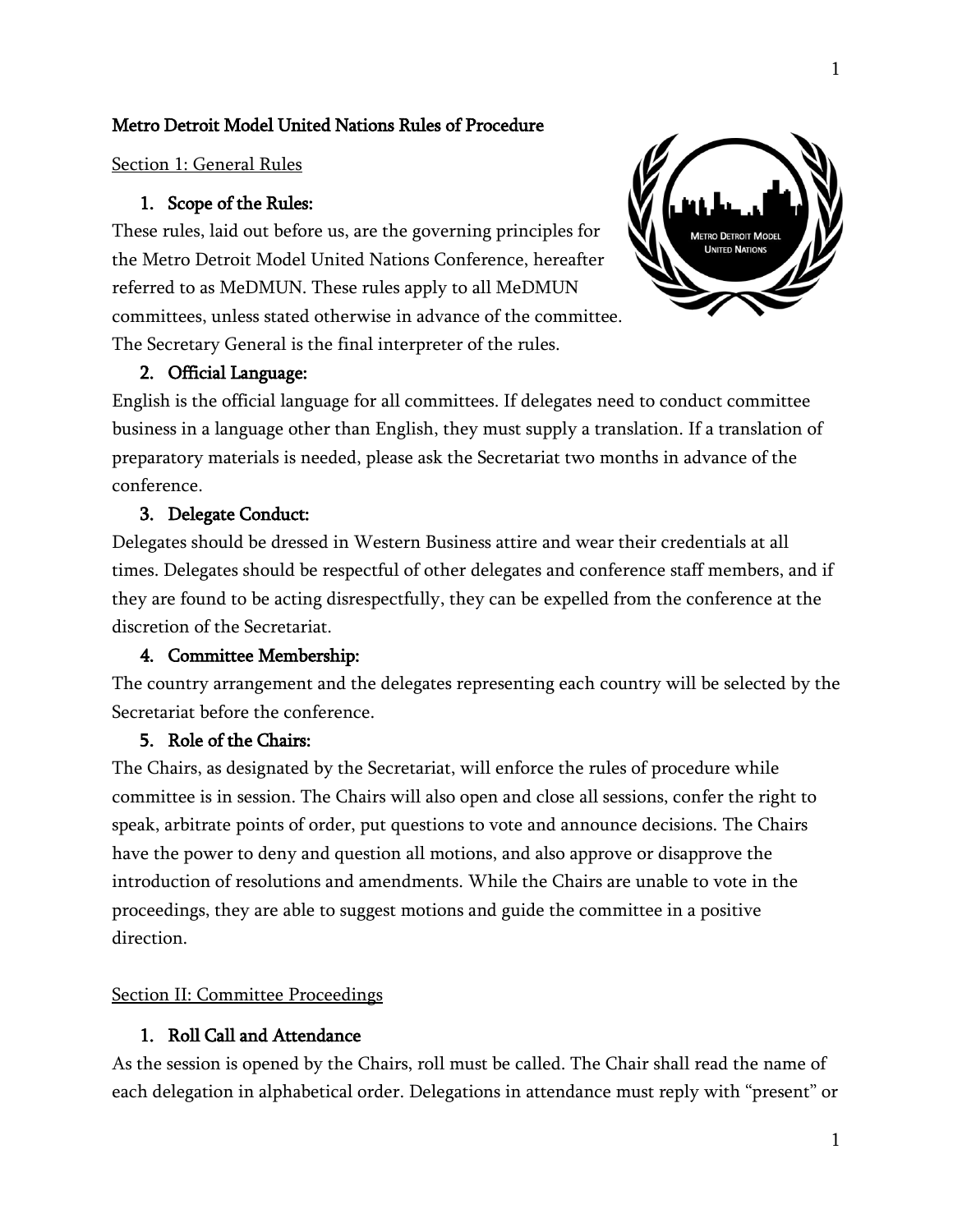with some other affirmation of their presence. The Chairs will maintain a record of attendance. Delegates who are not present must send a note to the chair when they arrive.

# 2. Quorum

A quorum is required for committee business to be conducted. To meet a quorum, a majority of members must be present. A quorum is presumed unless a delegate asks for a check. If delegates believe that a quorum is not met, they can make a point of order and call for a check of the quorum. A quorum shall be taken by a show of placards. If a quorum is not present, then the session will be suspended until a quorum is met.

### 3. Voting Privileges

A committee's delegates will have only one vote on all matters. Observer members will only be allowed to vote on procedural motions, and are not allowed to vote on substantive motions.

#### 4. Motions

The Chairs may rule any point or motion as dilatory if it is out of order according to these rules. They may also rule points out of order if they have recently failed or are intended to disrupt the committee's proceedings.

#### Section III: Debate

### 1. Setting the Agenda

The order of the topics shall be set before the conference by the Secretariat in consultation with the Chairs. Delegates will not be able to alter the order.

#### 2. Speaker's List

After the conclusion of roll call, the Chairs will accept a motion to open the speaker's list. Once the speaker's list is opened, the Chairs will ask for delegates wishing to be added. They will then randomize these names. If a delegate wishes to be added or re-added after he or she has spoken, the delegate can use a point of personal privilege, or hand a note to the Chairs, at which point they will be added to the bottom of the speaker's list. A point of privilege or a note is also necessary if a delegate wishes to be stricken from the speaker's list. Once the speaker's list is exhausted, the chair will call for more speakers. If there are no willing speakers then the session will immediately enter an unmoderated caucus of 5 minutes.

### 3. Closing the Speaker's List

The speaker's list can be closed at any time, meaning that no more delegates can be added to the speaker's list. A delegate can motion to close the speaker's list at any moment. A simple majority is needed to close the speaker's list.

### 4. Time Limit on Speeches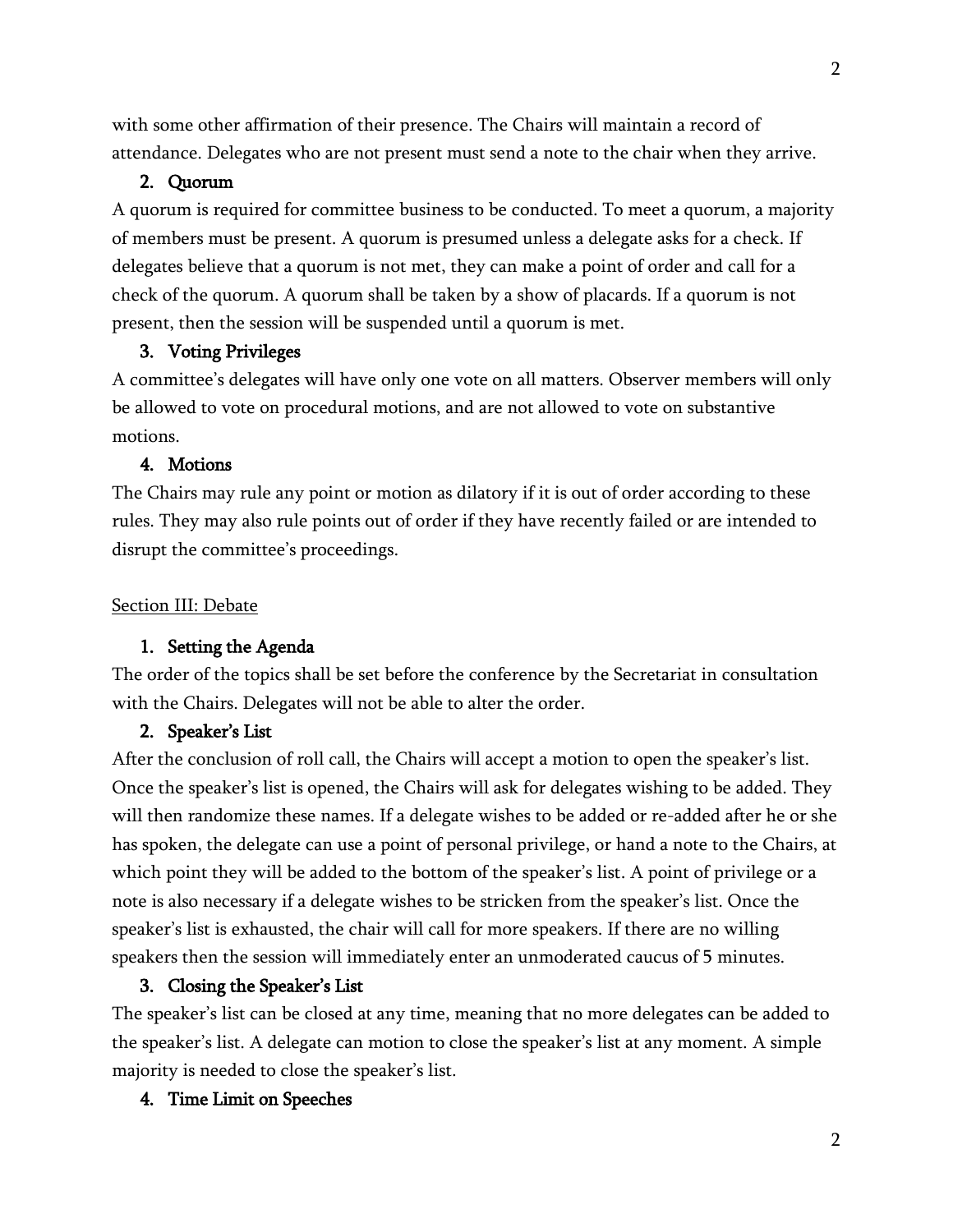Speeches made from the speaker's list are automatically limited to 10 minutes at the beginning of the committee. This time limit can be changed, but can never exceed 10 minutes. To set a new time limit, delegates must motion to limit the time on speeches. This motion requires a simple majority.

# 5. Yields

If a delegate's speech does not use all of its time, a delegate can yield in 3 ways:

- A) To the chair- a delegate yielding to the chair forfeits the remainder of their unused time and returns to their seat.
- B) To questions- a delegate yielding to questions allows the floor to be opened to points of inquiry from fellow delegates for the remainder of their time. The Chairs will recognize those delegates wishing to answer questions. When time has elapsed or there are no more questions, the speaking delegate shall return to their seat.
- C) To another delegate- a delegate yielding to another delegate can allow another delegate a chance to make a short speech using the reminder of the first delegate's time. The delegate who is yielded to may not yield their time and will simply sit down after they have finished their speech.

# Section IV: Points and Motions

# 1. Point of Order

A point of order is used to call attention to a potential procedural error made by a member or by the Chairs. Points of order can interrupt speeches and Chairs, but should be made immediately after the potential procedural infraction. When raising a point of order, a delegate cannot speak about the topic, but must speak about the suspected infraction.

### 2. Point of Personal Privilege

A motion that allows the delegate to be added to the speaker's list, request a change relating to personal comfort, such as the volume of the speaker or the temperature of the room, or the conduct of a staff member. May not interrupt a speech.

### 3. Point of Inquiry

- A) A point of inquiry to the chair- a point of inquiry to the Chairs is made when the delegate has a question regarding parliamentary procedure and their application. Cannot interrupt a speaker.
- B) A Point of inquiry to a speaker- a point of inquiry to a speaker is only in order after a delegate has yielded to questions after being recognized to speak from the speaker's list. A point of inquiry to a speaker must be formed as a concise question.
- 4. Motion for Moderated Caucus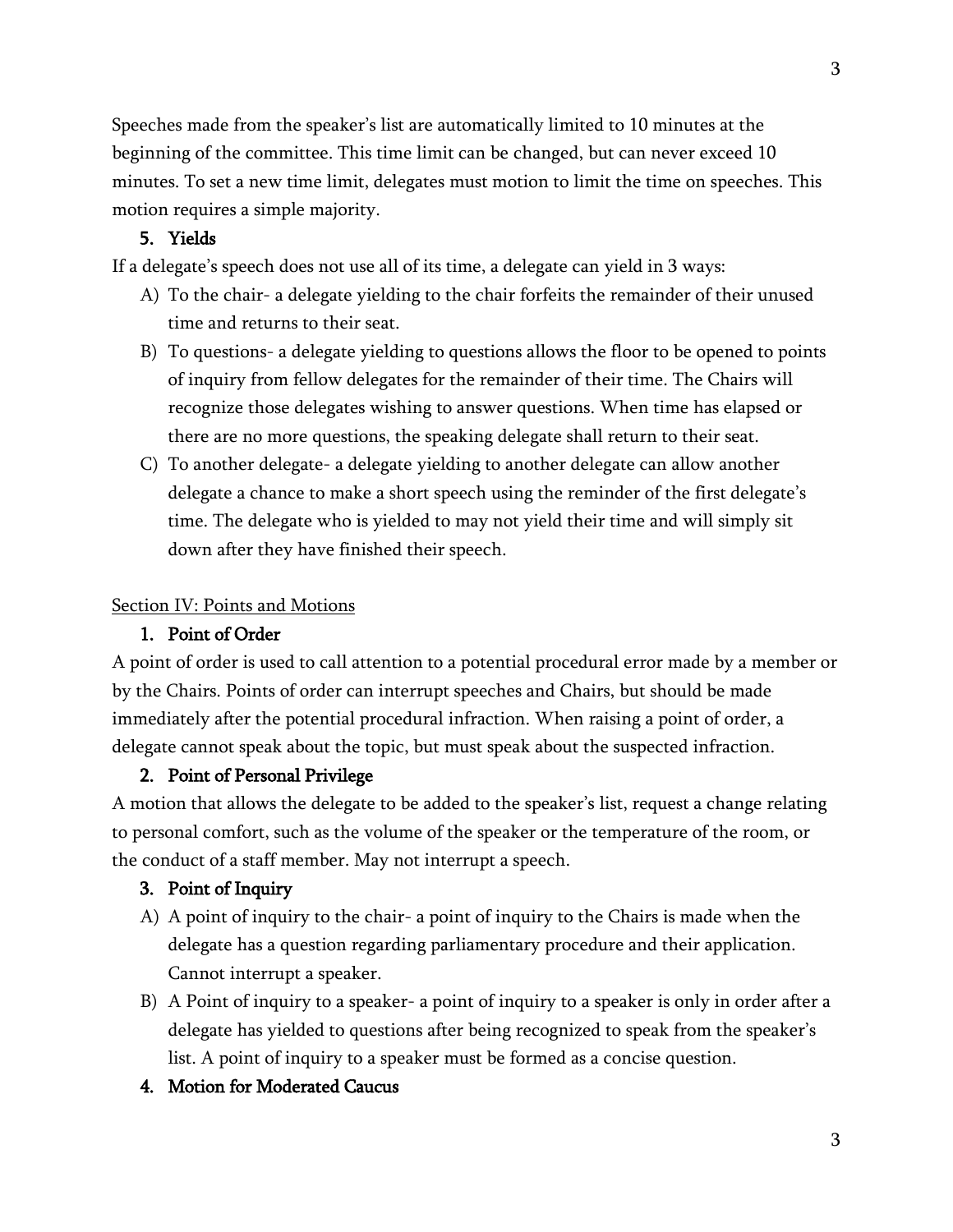When the floor is open for debate, such as when Chairs ask for any points or motions, a delegate can motion for a moderated caucus. Delegates must motion for a caucus on a specific topic. The topic for a moderated caucus must be a precise subsidiary topic of the current bigger issue. During a moderated caucus the Chairs shall recognize all members wishing to speak. It is not possible to yield after making a speech in a moderated caucus. To pass, a simple majority is needed.

### 5. Motion for Unmoderated Caucus

When the floor is open for debate, such as when Chairs ask for any points or motions, a delegate can motion for an unmoderated caucus. Delegates should specify the duration and topic of the unmoderated caucus. No unmoderated caucus shall exceed 15 minutes and it is at the discretion of the Chairs whether to accept a motion for an unmoderated caucus. In an unmoderated caucus, delegates can leave their seats and discuss with other delegates. As an informal form of debate, delegates will usually write resolutions and amendments during this period and find supporters for their existing resolutions and amendments. To pass, a simple majority is needed.

### 6. Motion to Extend Caucuses

As the caucus comes to a close it is possible for delegates to motion to extend the caucus. Caucuses cannot be extended by longer than their initial duration and an extension of a pervious caucus maintains the same topic. To pass, a simple majority is needed.

#### 7. Dilatory Motions

Chairs can, at their discretion, rule out of order any motion that violates the rules laid out in this document. They can also rule motions dilatory, or out of order, if they have recently been tried and failed, or disrupt the proceedings of the committee, rather than help progress the committee towards its goals.

### 8. Appeal Decision of the Chair

The Chairs' decision on procedural matters, when not an enforcement of the rules, but rather an exercise of the Chairs' discretion may be appealed by a delegate. The appealing member is recognized to speak in favor of overturning the decision, and then the Chairs will briefly explain their decision. The Chairs shall then ask: "Shall the decision of the Chair be overruled?" A "yes" vote of two-thirds overturns the Chair's decision. The final authority in disputed cases shall be the Secretary-General, who has the power to overturn any appeal or decision.

#### Section V: Resolutions and Amendments

1. Resolutions and Amendments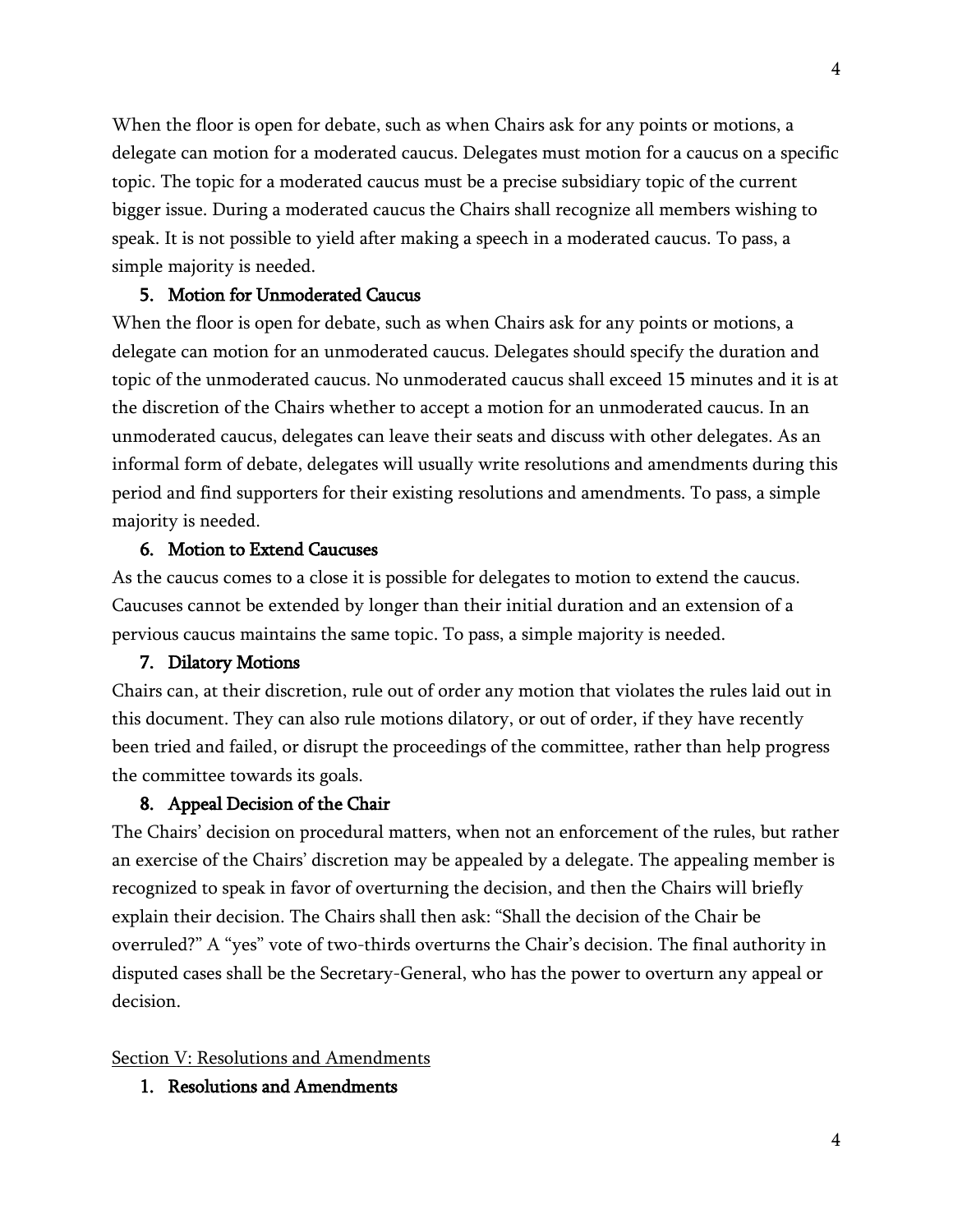A resolution is the goal of a Model UN Committee. A resolution lays out past actions taken on the topic. Context to the resolution's topic is given in the pre-ambulatory section, while actions the committee wishes to take are written in the operative clause section. All resolutions must be the product of the committee and may not be written beforehand. Approved amendments can change or alter the resolution by striking or adding preambulatory or operative phrases. Amendments must be submitted to the chair in writing and there are no friendly amendments.

#### 2. Approval of Resolutions and Amendments

Before resolutions or amendments can be motioned to the floor for debate they must be approved by the Chairs. The approval of the Chairs is contingent on several factors: appropriate formatting of the resolution, a sufficient number of signatures (as determined by the Chairs), a resolution or amendment that is not identical to another resolution or amendment, and proper grammar and spelling.

## 3. Introduction of a Resolution

To successfully introduce a resolution a delegate must raise their placard and be recognized by the Chairs to make a motion. Upon motioning to introduce a resolution, another delegate must second the motion. After the motion is seconded, the Chairs shall read and, if possible, visually display the resolution. After it has been read, the committee will vote to bring the resolution to the floor for debate. If one-third of the body supports debating the resolution, then it shall be brought to the floor and debate shall commence. If the resolution fails to be introduced, it cannot be reintroduced, unless it is significantly revised.

## 4. Introduction of an Amendment

To successfully introduce an amendment a delegate must raise their placard and be recognized by the Chairs to make a motion. Upon motioning to introduce an amendment, another delegate must second the motion. After the motion is seconded, the Chairs shall read and, if possible, visually display the amendment. After it has been read, the committee will vote to bring the amendment to the floor for debate. If one-third of the body supports debating the amendment, then it shall be brought to the floor and debate shall commence. If the amendment fails, it cannot be reintroduced, unless it is significantly revised.

#### 5. Withdrawing Resolutions or Amendments

To withdraw a resolution of an amendment, the individual who motioned to bring the resolution or amendment to the floor must motion to withdraw it. The Chairs will then ask if the individual who seconded the resolution or amendment agrees to withdraw the resolution or the amendment. If this person agrees, then the resolution or amendment will be withdrawn. Withdrawn resolutions and amendments cannot be reintroduced.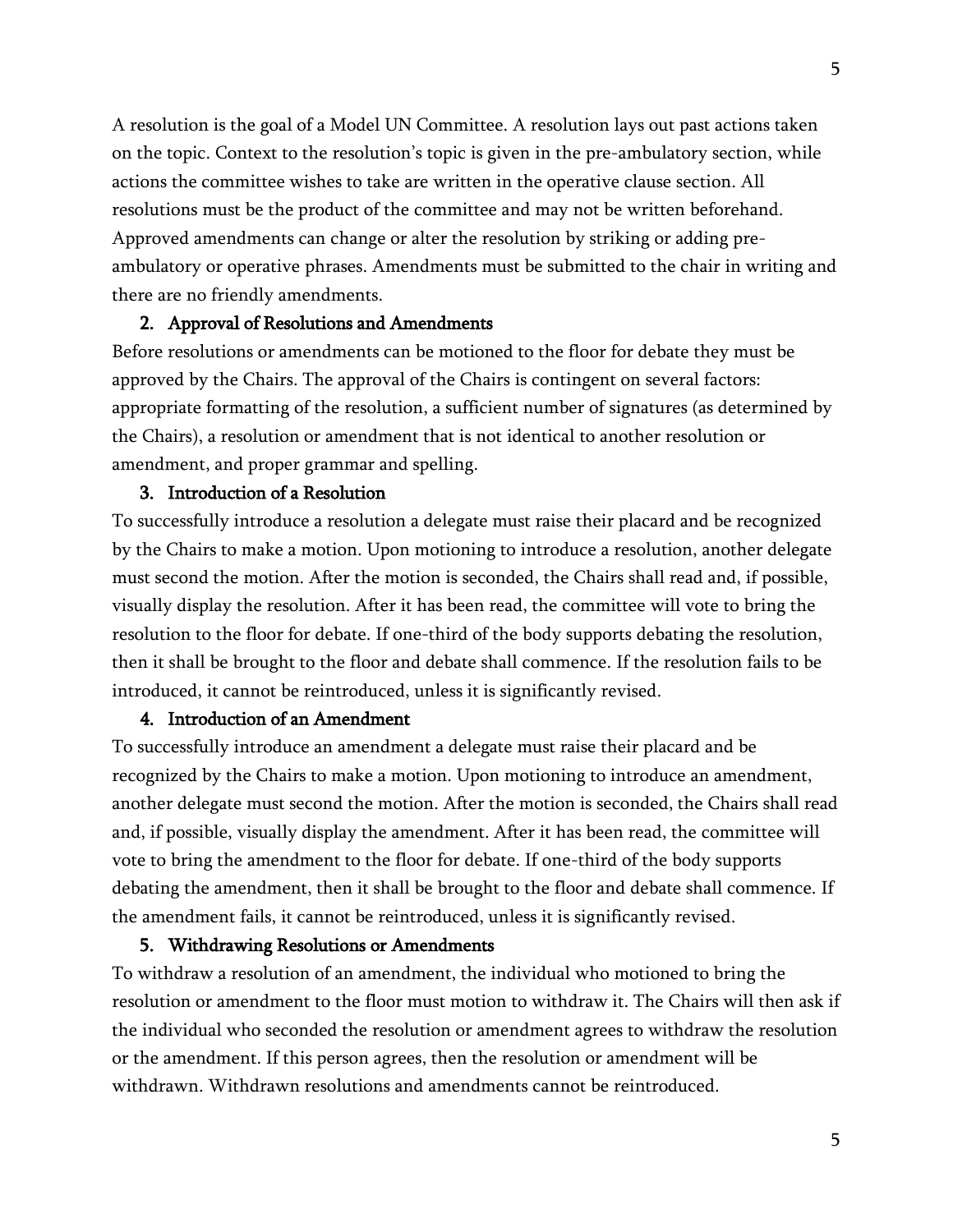#### Section VI: Voting

### 1. Procedural Votes

Procedural votes, or votes which concern motions about the function of the committee, bringing resolutions or amendments to the floor, setting a new speaking time, moving to a moderated caucus, etc., are compulsory and all delegates may take part. Delegates may not abstain on procedural motions, needing to vote either yes or no.

#### 2. Substantive Votes

Substantive votes are votes held on amendments or resolutions which occur only during formal voting procedure. After the committee enters voting procedures, no delegates may enter or leave the committee room.

## 3. Division of the Question

While in voting on amendments, a delegate may motion for a division of the question. A division of the question allows delegates to vote on two parts of an amendment separately, allowing one section to pass, while the other fails, or passing both. An amendment can only be divided in a single place. To successfully divide the question, a simple majority is needed. After the question has been divided, both parts of the amendment are voted upon.

#### Section VII: Procedure in Crisis

#### 1. Scope of Crisis Committees

Crisis Committees are different in scope than regular committees. When entering a crisis session, delegates will take on the ability to exercise personal actions. As the crisis breaks and updates are given, delegates will be forced to react within the scope of the powers for their person or representative. These powers will be clearly defined in each background guide. If delegates are in a committee in which they represent people, rather than countries, small biographies and past actions as it relates to the topic will be given.

# 2. Personal Actions

Personal actions are actions that individual or small groups of members take to affect the crisis. These are written as notes and sent to the crisis room. Personal actions must contain what the delegate wishes to accomplish, how they will to accomplish it, and with what resources they will use to accomplish it. If personal actions do not meet these requirements, the crisis staff will send a note back asking for further details.

# 3. Directives

Directives are actions that the whole committee agrees to take. These are short, 5-6 lines, resolutions. A directive does not contain pre-ambulatory clauses, only operative clauses.